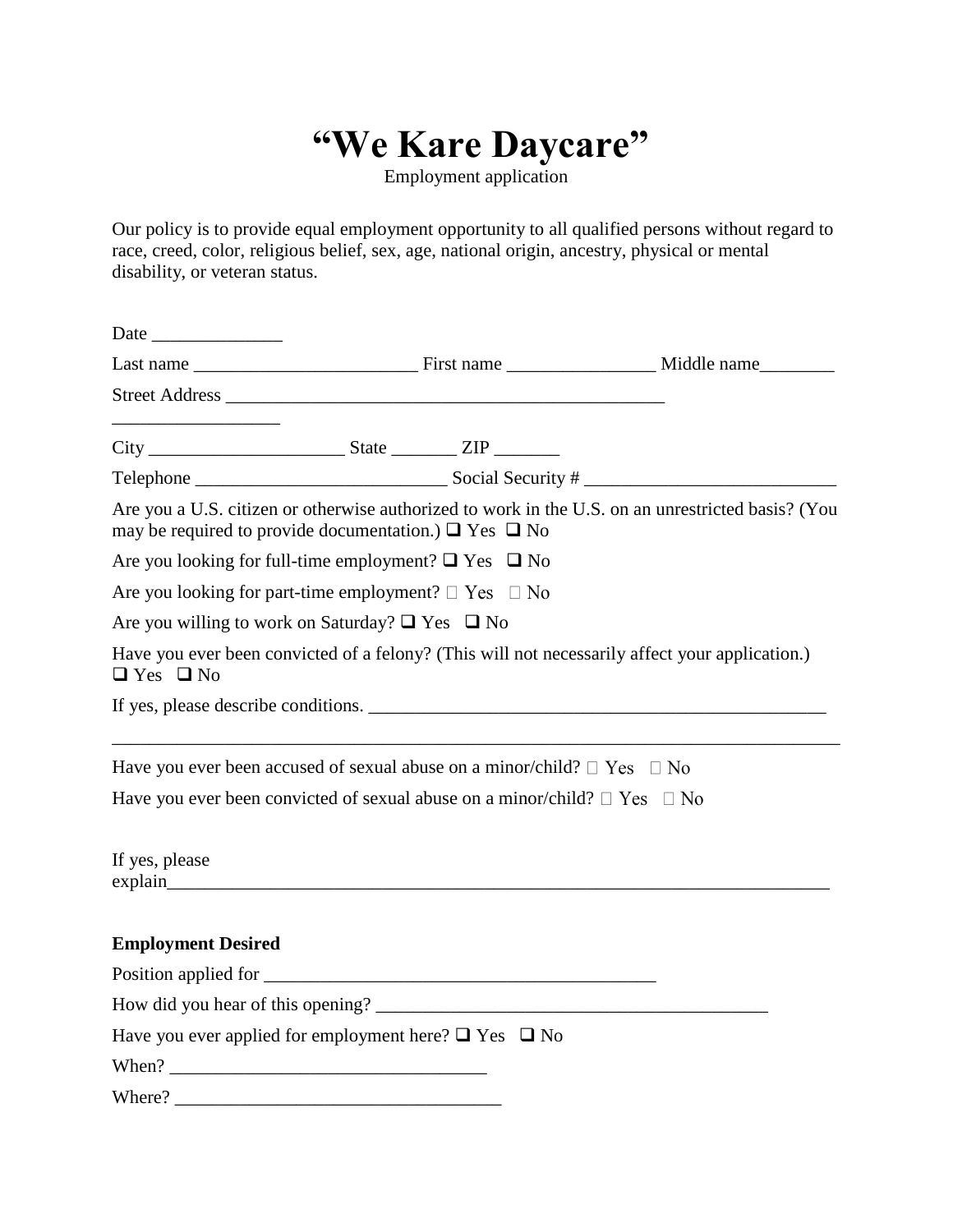| Are you presently employed? $\Box$ Yes $\Box$ No           |
|------------------------------------------------------------|
| May we contact your present employer? $\Box$ Yes $\Box$ No |
| Are you available for full-time work? $\Box$ Yes $\Box$ No |
| Are you available for part-time work? $\Box$ Yes $\Box$ No |
|                                                            |
|                                                            |
|                                                            |
| Please list applicable skills                              |
|                                                            |
|                                                            |

<u> 1989 - Johann Stoff, deutscher Stoffen und der Stoffen und der Stoffen und der Stoffen und der Stoffen und der</u>

## **Education**

| School Name and Location                                                                                                | Year | Major | Degree |
|-------------------------------------------------------------------------------------------------------------------------|------|-------|--------|
|                                                                                                                         |      |       |        |
|                                                                                                                         |      |       |        |
|                                                                                                                         |      |       |        |
| Post-College                                                                                                            |      |       |        |
|                                                                                                                         |      |       |        |
| In addition to your work history, are there are other skills, qualifications, or experience that we<br>should consider? |      |       |        |
|                                                                                                                         |      |       |        |
|                                                                                                                         |      |       |        |
|                                                                                                                         |      |       |        |
|                                                                                                                         |      |       |        |
| Please list any scholastic honors received and offices held in school.                                                  |      |       |        |
|                                                                                                                         |      |       |        |
| Are you planning to continue your studies? $\Box$ Yes $\Box$ No                                                         |      |       |        |
| If yes, where and what courses of study?                                                                                |      |       |        |
|                                                                                                                         |      |       |        |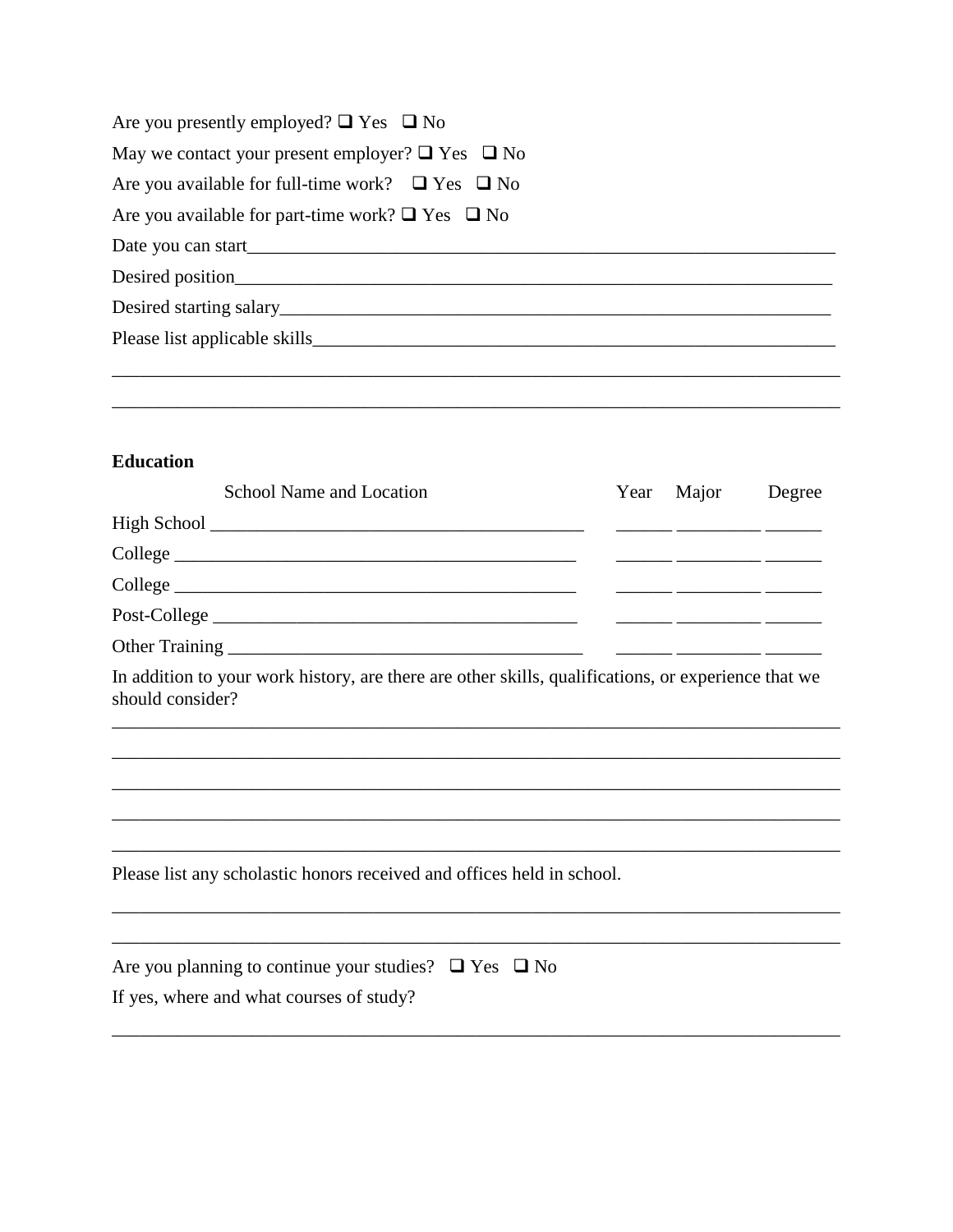| <b>Employment History</b> (Start with most recent employer) |                                                                                                                |
|-------------------------------------------------------------|----------------------------------------------------------------------------------------------------------------|
| Company Name                                                |                                                                                                                |
|                                                             |                                                                                                                |
|                                                             | Date Started ___________________Starting Wage __________________Starting Position ____________________________ |
|                                                             |                                                                                                                |
|                                                             |                                                                                                                |
| May we contact? $\Box$ Yes $\Box$ No                        |                                                                                                                |
|                                                             |                                                                                                                |
|                                                             |                                                                                                                |
|                                                             | Company Name                                                                                                   |
|                                                             |                                                                                                                |
|                                                             | Date Started __________________Starting Wage __________________Starting Position _____________________________ |
|                                                             |                                                                                                                |
|                                                             |                                                                                                                |
| May we contact? $\Box$ Yes $\Box$ No                        |                                                                                                                |
|                                                             |                                                                                                                |
|                                                             |                                                                                                                |
|                                                             |                                                                                                                |
| Address                                                     | Telephone                                                                                                      |
|                                                             | Date Started __________________Starting Wage __________________Starting Position _____________________________ |
|                                                             | Date Ended _______________ Ending Wage ________________ Ending Position ____________________________           |
|                                                             |                                                                                                                |
| May we contact? $\Box$ Yes $\Box$ No                        |                                                                                                                |
|                                                             |                                                                                                                |
|                                                             |                                                                                                                |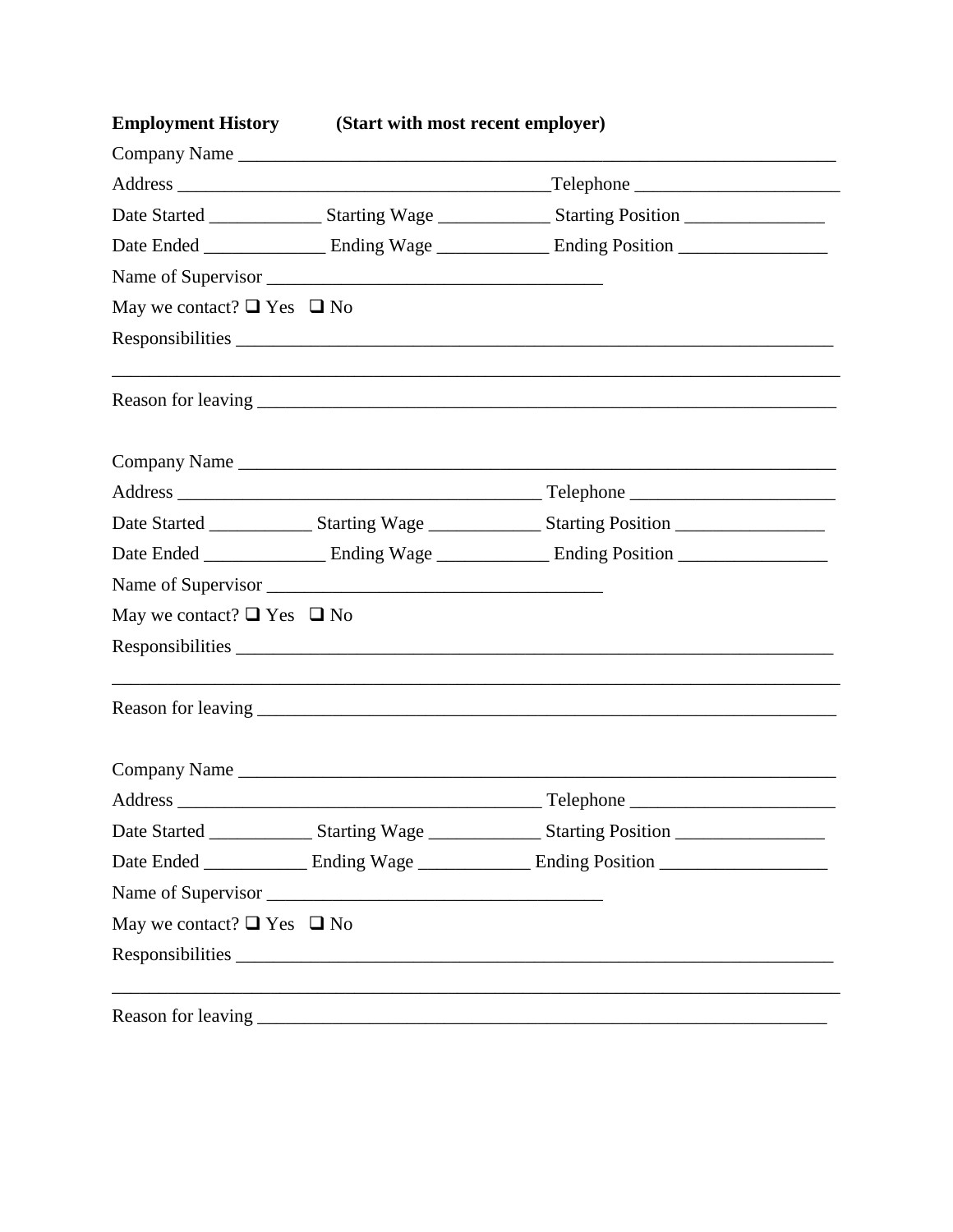## **References**

|                                                     | List three personal references, not related to you, who have known you for more than one year.                                                                                                                                                                                                                                      |  |
|-----------------------------------------------------|-------------------------------------------------------------------------------------------------------------------------------------------------------------------------------------------------------------------------------------------------------------------------------------------------------------------------------------|--|
|                                                     |                                                                                                                                                                                                                                                                                                                                     |  |
|                                                     |                                                                                                                                                                                                                                                                                                                                     |  |
|                                                     |                                                                                                                                                                                                                                                                                                                                     |  |
|                                                     |                                                                                                                                                                                                                                                                                                                                     |  |
|                                                     |                                                                                                                                                                                                                                                                                                                                     |  |
|                                                     |                                                                                                                                                                                                                                                                                                                                     |  |
| out.                                                | If applying for a van driving position you will need to provide a DMV moving violation print                                                                                                                                                                                                                                        |  |
|                                                     | Has your license ever been suspended? $\Box$ Yes $\Box$ No                                                                                                                                                                                                                                                                          |  |
|                                                     | If yes, explain; $\frac{1}{2}$ = $\frac{1}{2}$ = $\frac{1}{2}$ = $\frac{1}{2}$ = $\frac{1}{2}$ = $\frac{1}{2}$ = $\frac{1}{2}$ = $\frac{1}{2}$ = $\frac{1}{2}$ = $\frac{1}{2}$ = $\frac{1}{2}$ = $\frac{1}{2}$ = $\frac{1}{2}$ = $\frac{1}{2}$ = $\frac{1}{2}$ = $\frac{1}{2}$ = $\frac{1}{2}$ =                                    |  |
|                                                     |                                                                                                                                                                                                                                                                                                                                     |  |
|                                                     |                                                                                                                                                                                                                                                                                                                                     |  |
|                                                     | Do you have the Core EAR/ECS units?                                                                                                                                                                                                                                                                                                 |  |
|                                                     | How many? _______________ (must provide transcripts).                                                                                                                                                                                                                                                                               |  |
| Do you have a Teachers Permit? $\Box$ Yes $\Box$ No |                                                                                                                                                                                                                                                                                                                                     |  |
| Do you have a Center Permit? $\Box$ Yes $\Box$ No   |                                                                                                                                                                                                                                                                                                                                     |  |
|                                                     |                                                                                                                                                                                                                                                                                                                                     |  |
| the name and or License                             | Have you ever owned your own In-Home Childcare Center? $\Box$ Yes $\Box$ No if yes please provide<br>number and the contract of the contract of the contract of the contract of the contract of the contract of the contract of the contract of the contract of the contract of the contract of the contract of the contract of the |  |
| <b>Emergency Contact</b>                            |                                                                                                                                                                                                                                                                                                                                     |  |
| In case of emergency, please notify:                |                                                                                                                                                                                                                                                                                                                                     |  |
|                                                     |                                                                                                                                                                                                                                                                                                                                     |  |
|                                                     |                                                                                                                                                                                                                                                                                                                                     |  |
|                                                     |                                                                                                                                                                                                                                                                                                                                     |  |
|                                                     |                                                                                                                                                                                                                                                                                                                                     |  |